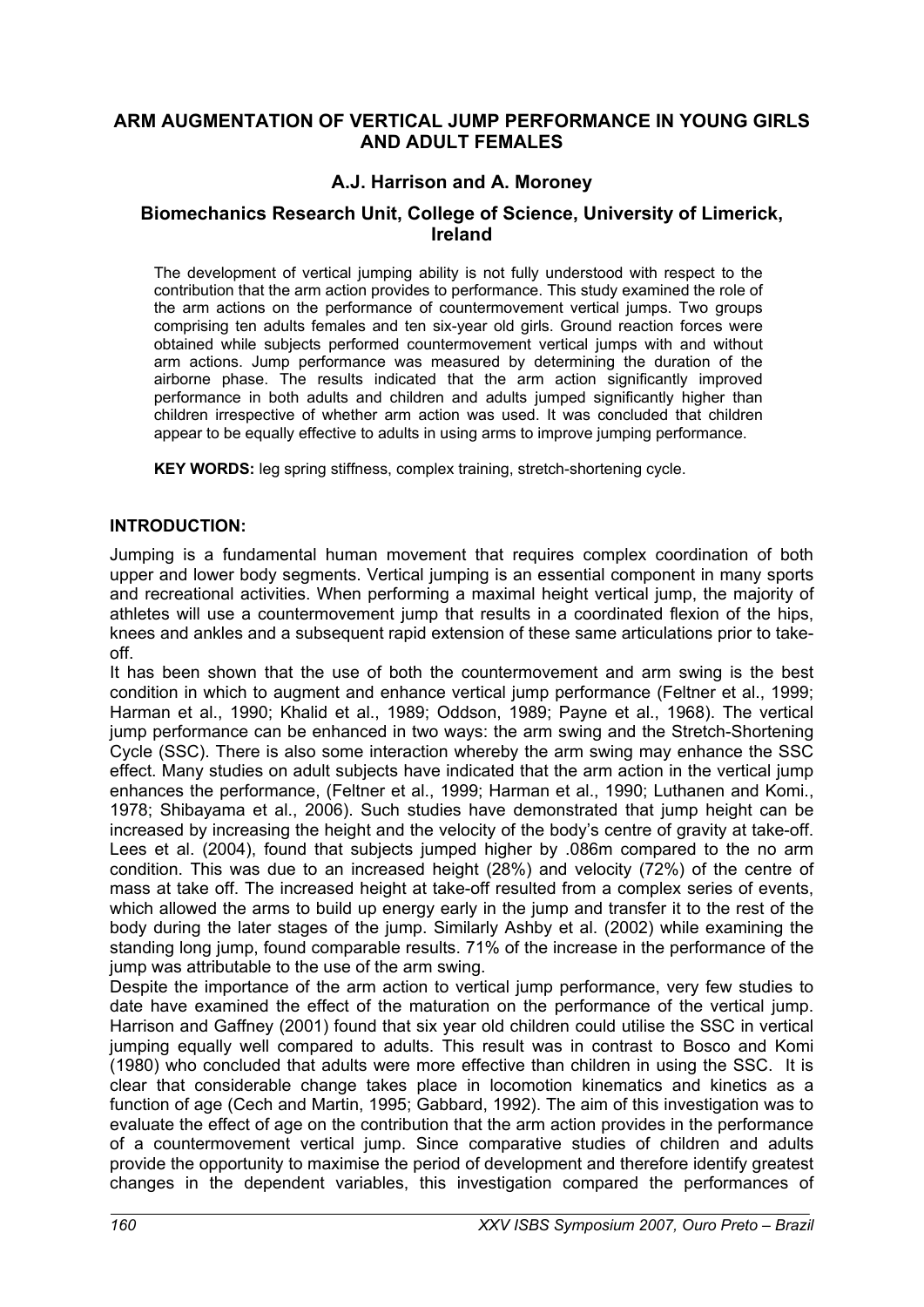children and adults in countermovement vertical jumps in both with and without arm conditions.

#### **METHODS:**

Twenty subjects participated in this investigation. This consisted of ten adult females and ten girls from year 2 of primary school (approximately aged 6 to 7 years). The children were selected at this age because this is the minimum age that accurate measures in strength related activities can be obtained (Jones and Round,1990). The study had obtained ethical approval from the University research ethics committee. Written informed consent was obtained from all adult subjects and the parents of children prior to their participation in the study.

| Table 1: Physical Characteristics of the Subjects. |
|----------------------------------------------------|
|----------------------------------------------------|

| Group | Age          | Mass (kg)      |
|-------|--------------|----------------|
| Women | $221 + 12$   | $63.0 + 2.0$   |
| Girls | $6.6 + 0.52$ | $21.0 \pm 3.0$ |

Procedures: All subjects were required to perform maximum effort countermovement vertical jumps under two conditions, with arm action and without arm action. During the without arms condition, subjects were asked to place their hands on their waist. Five jumping trials were performed in each condition. All jumps were performed from an AMTI Force platform (model ORL 6) sampling ground reaction forces at 1000 Hz. The vertical ground reaction forces (Fy) were inspected and the airborne period of the jump was determined by identifying the period where  $Fy = 0 \pm 4$  N. This threshold was chosen because in an unloaded condition the force platform readings will fluctuate within a maximum range of  $±4$  N. Flight height (FT) was determined using the equation: FT = 4.905  $\times$ T<sup>2</sup> : where T = flight time/2.

Statistical Analysis: All statistical analysis was conducted using a software package (SPSS for Windows, Release 11.0.1). Since the type of data in this investigation was ratio type and the general assumptions for homogeneity of variance and normality were not violated, it was appropriate to use parametric statistics. A GLM ANOVA with repeated measures was used to determine significant differences in performances between groups and conditions. The GLM ANOVA had 1 between-subjects factor, namely, Age with two levels, adult and child and two within-subjects factors; Jumptype with two levels, namely, arms and without-arms and trial with 5 levels. The ANOVA model also included the interaction term Jumptype  $\times$  Age.

#### **RESULTS:**

The mean FT scores for children and adults in arms and without-arms conditions are shown in figure 1. The GLM ANOVA revealed a within-subject main effect for jumping condition (p=0.001). In all cases the assumptions for homogeneity of variance and for sphericity were not violated. The data showed that both groups recorded flight heights 9.7% higher in the with-arm action condition for children and 7.5% higher in the with arm action condition for adults. The ANOVA also found significant between-subjects main effects for Age (p=0.035). The interaction effect Jumptype x Age was not significant (p>0.05). These data indicate that adults jumped higher than children but the contribution of the arms to performance was relatively similar in both children and adults.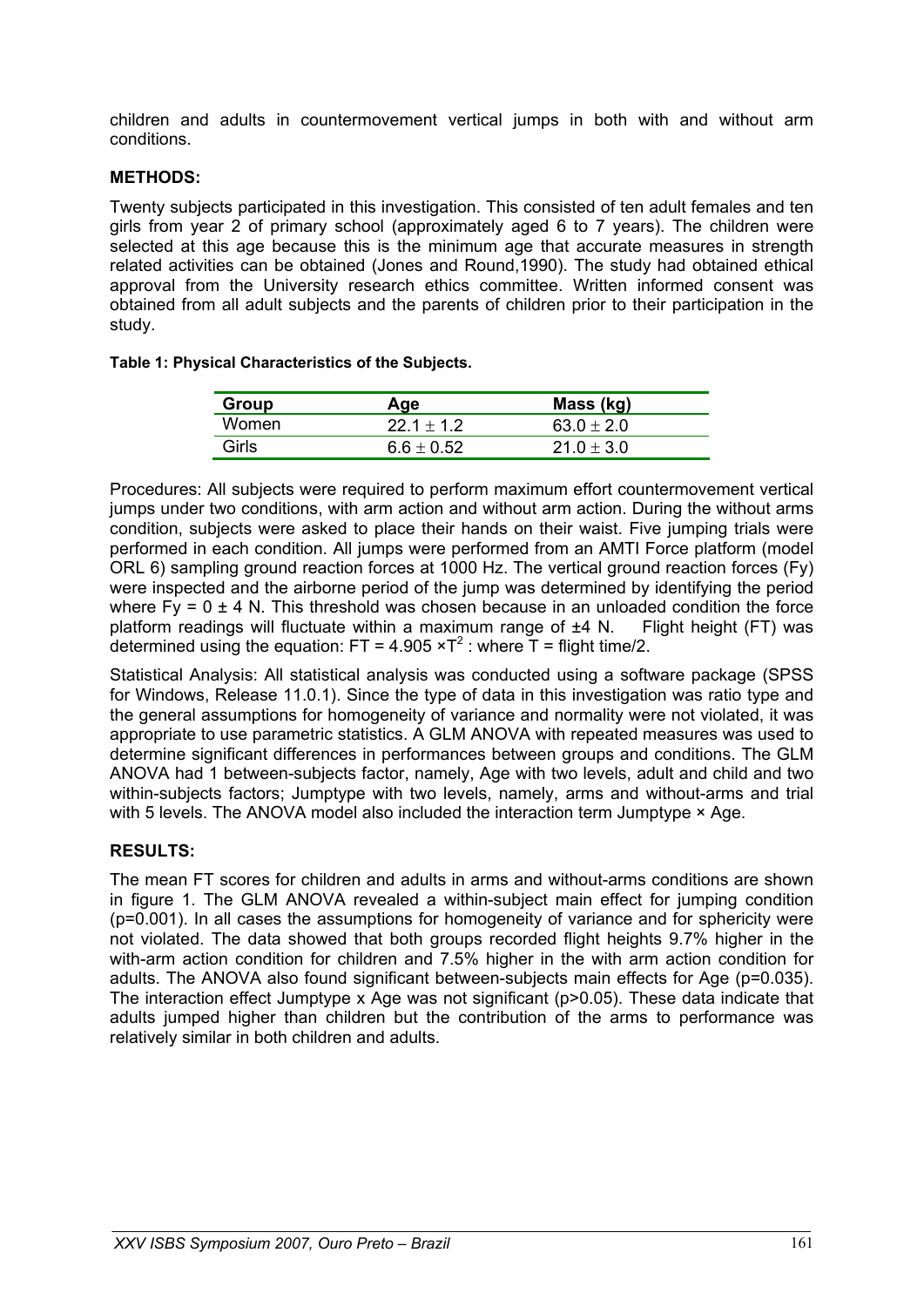

**Figure 1: Mean ± 95% confidence interval for flight times in children and adults in both conditions. \*\* denotes significant difference arm action and no arm action conditions (p<0.001). § denotes significant difference between Children and Adults (p <0.05).** 

### **DISCUSSION:**

The results of this study show that children and adults used the arm action to improve vertical jump performance as determined by the flight time of the jump. It appears that girls aged six are approximately equally capable to adult females in using the arms to improve performance. These data suggest that the coordination and control of the arm action in sixyear old girls are generally similar to the adult form. Improvements in performance of the jump may be due more to differences in body stature and muscle strength and power rather than coordination and control. The analysis techniques used in this investigation focused only on the effects that arm action had on the jumping performance in relation to flight time. It is assumed that flight distance can be reliably estimated from flight time in all cases. This in turn assumes that the position of the centre of mass at the instant of take-off is the same as at the instant of landing. The contribution of the arm in elevating the centre of mass at the instant of take-off was not investigated. It is reasonable to assume that the arm position at the instant of take-off can influence the position of the centre of mass. Therefore, it is not known whether the influence of arm action on centre of mass position at take-off is affected by the development process. Further study to determine the arm action differences between children and adults could be carried out using integration of force-time records.

# **CONCLUSION:**

This study showed that arm action in jumping will increase performance in countermovement vertical jumping. The increases in performance due to arm action are similar in six year old girls and adult females. These data suggest that the coordination and control of vertical jumping performance with respect to arm action will have reached a mature level by the age of six years.